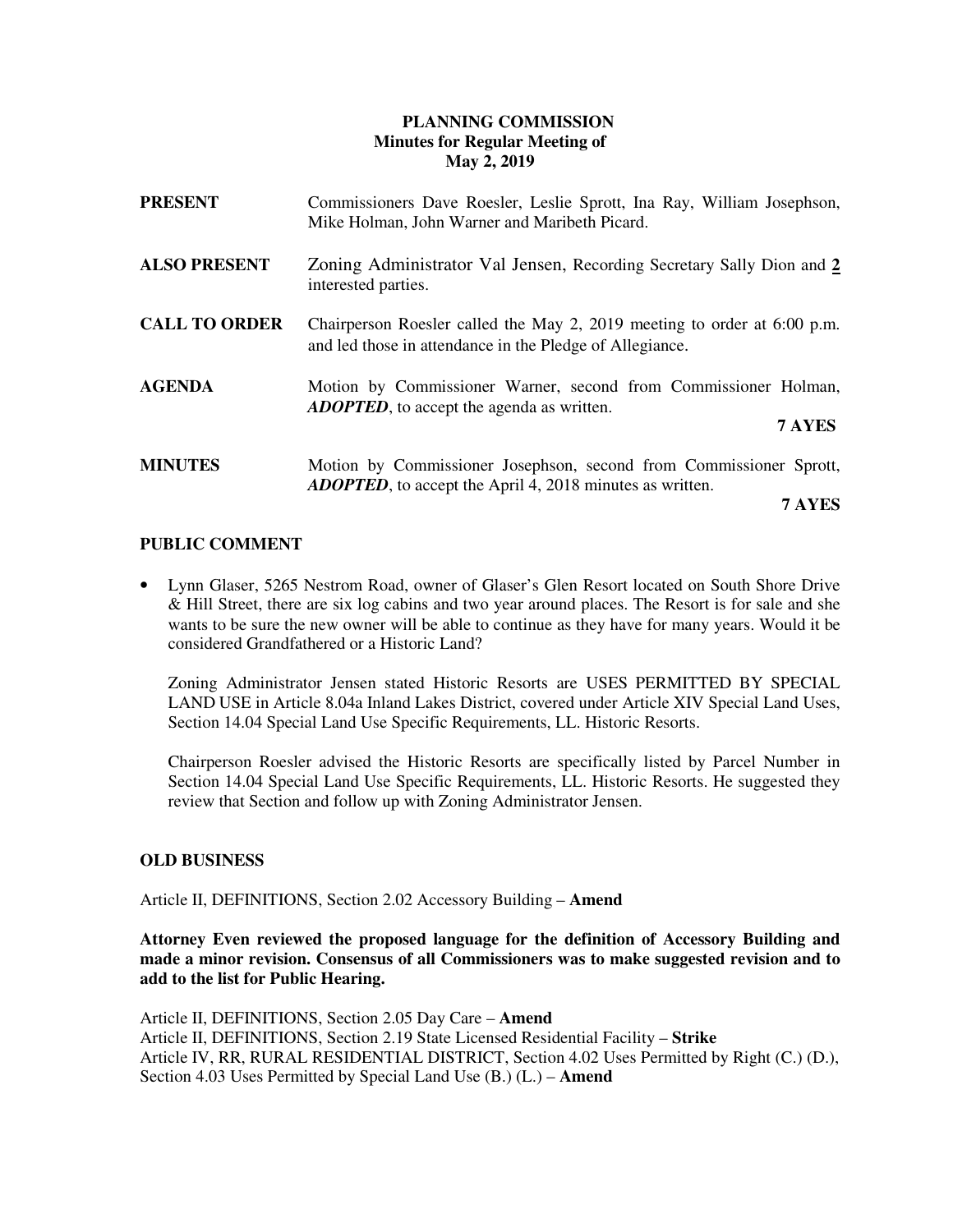Article V, LDR, LOW DENSITY RESIDENTIAL, Section 5.02 Uses Permitted by Right (B.) (C.), Section 5.03 Uses Permitted by Special Land Use (A.) (B.) – **Amend** Article VI, MDR, MEDIUM DENSITY RESIDENTIAL, Section 6.02 Uses Permitted by Right (B.) (C.), Section 6.03 Uses Permitted by Special Land Use (A.) (B.) – **Amend** Article VIa, LAKE MICHIGAN SHORELINE DISTRICT, Section 6.02a Uses Permitted by Right (B.) (C.), Section 6.03a Uses Permitted by Special Land Use (C.) (D.) – **Amend** Article VII, MEDIUM HIGH-DENSITY RESIDENTIAL DISTRICT, Section 7.02 Uses Permitted by Right (B.) (C.), Section 7.03 Uses Permitted by Right (D.) (E.) – **Amend** Article VIII, HIGH DENSITY RESIDENTIAL DISTRICT, Section 8.02 Uses Permitted by Right (C.) (D.), Section 8.03 Uses Permitted by Special Land Use (A.) (C.) – **Amend** Article VIIIa, INLAND LAKES DISTRICT, Section 8.03a Uses Permitted by Right (A.) (B.), Section 8.04a Uses Permitted by Special Land Use (A.) (B.) – **Amend** Article VIIIb, NORTH DUCK LAKE OVERLAY DISTRICT, Section 8.03b Uses Permitted by Right (B.) (C.), Section 8.04b Uses Permitted by Special Land Use (C.) (D.) – **Amend** Article IXa, OPEN SPACE PLANNED UNIT DEVELOPMENT (OS-PUD), Section 9.06a Permitted Uses (D. 2.), Section 9.07a Uses Permitted by Special Land Use (D.) – **Amend** Article IX MHP, MANUFACTURED HOME PARK DISTRICT, Section 9.02 Permitted Uses (E.), Section 9.03 Uses Permitted by Special Land Use (D.) – **Amend** Article XIV, SPECIAL LAND USES, Section 14.04 Special Land Use Specific Requirements, (M. 1., 3., 4., 12.) Group and commercial day care homes and facilities – **Amend** 

### **Attorney Even reviewed proposed language for the Articles & Sections as listed above pertaining to Day Care and State Licensed Residential Facilities and said the language is fine as proposed. Consensus of all Commissioners is to add to the list for Public Hearing.**

Article III, GENERAL PROVISIONS, Section 3.31 Average Setback Lines, (D.) Rear (Shoreline) – **Amend** 

Attorney Even reviewed the proposed language for the Average Setback Lines (D.) Rear (Shorline) and suggested a few revisions. Consensus of all Commissioners was to make one revision and to add to the list for Public Hearing.

Article VIa Lake Michigan Shoreline District, Section 6.04a Site Development Standards, (4.a.) **Amend** 

a) No structures or buildings shall be built or installed westerly *lakeward* of the bluff line except for wooden stairs and platforms which provide beach access and comply with the requirements of Michigan Law and the Department of Environmental Quality (DEQ).*.* less than *Total platform area may not exceed* one hundred fifty (150) sq. ft. in surface area All such Items (including stairs and platforms) shall be approved by the Zoning Administrator.

# **Consensus of all Commissioners is to send to Attorney Even for his review and comment.**

# • **Fence Sub-committee Update**

 Chairperson Roesler, Commissioner Josephson, Commissioner Warner and Zoning Administrator Jensen met and discussed the Fence ordinance. Zoning Administrator Jensen drafted some proposed revisions for Article III, Section 3.11 Fences, Walls, Berms and Screens, Non-Lakefront Lots, Lakefront Lots and General Fence Requirements.